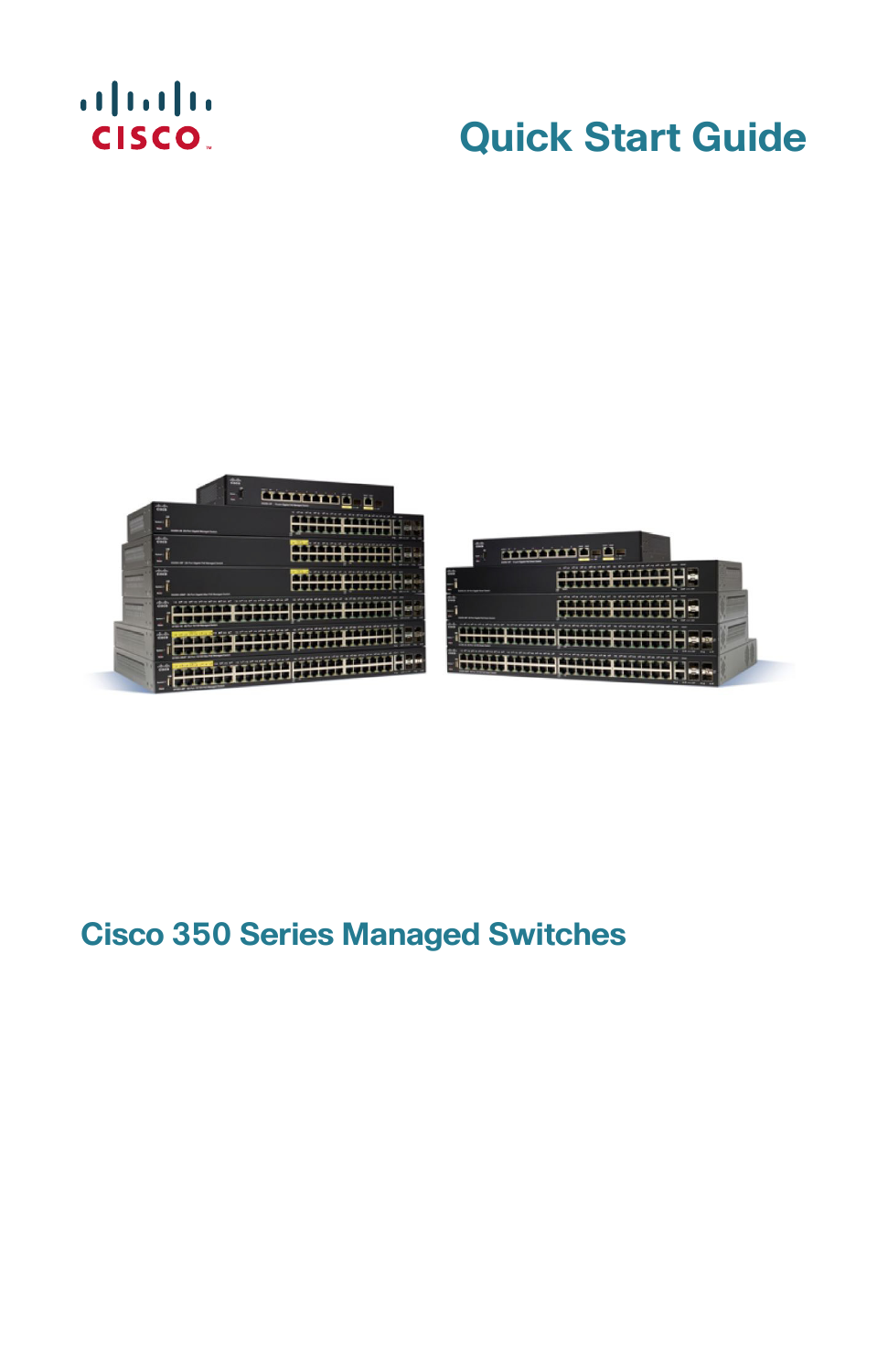## **Welcome**

Thank you for choosing the Cisco 350 Series Managed Switches. The switches are designed to be operational right out-of-the-box as standard layer 2 and 3 switches. Using the default configuration, your switch forwards packets between the connecting devices after power up.

This guide familiarizes you with the switch layout and describes how to deploy the switch in your network. For additional information, see [www.cisco.com/go/350switches.](http://www.cisco.com/go/350switches)

#### **Package Contents**

- **•** Your Cisco 350 Series Managed Switch
- **•** Power Cord

**1**

- **•** Rack-Mount Kit and Rubber Feet
- **•** Wall Mounting Package for SG350-10, SG350-10P, SG350-10MP
- **•** DB-9 to RJ45 Serial Cable
- **•** Quick Start Guide
- **•** Pointer Card with China RoHS
- **•** Technical Support Contacts
- **•** EU Directives 1999/5/EC Compliance Information (for EU SKU only)

## **Before You Begin**

Before you begin the installation, make sure that you have the following:

- **•** Category 5e or higher RJ-45 Ethernet cables for connecting network devices.
- **•** Console cable for using the console port to manage your switch.
- **•** Tools for installing the hardware. The rack-mount kit packed with the switch contains four rubber feet for desktop placement, and two brackets and twelve screws for rack-mounting. If the supplied screws are lost, use replacement screws in the following size:
	- Diameter of the screw head: 6.9 mm
	- Length of face of screw head to base of screw: 5.9 mm
	- Shaft diameter: 3.94 mm
- **•** The wall mount kit includes screws and anchors. If the supplied screws are lost, use replacement screws in the following size: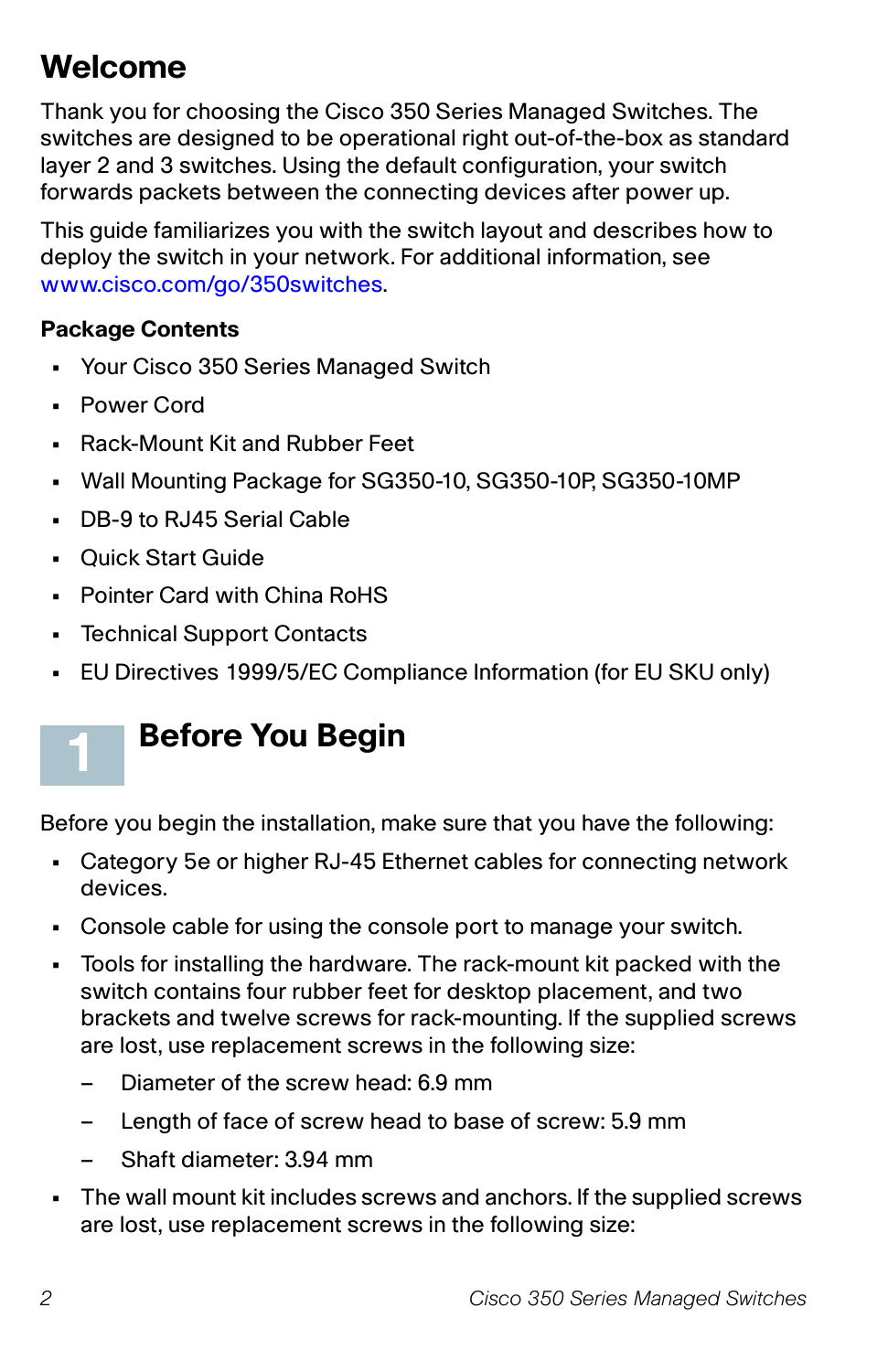- Diameter of the screw head: 6.8 mm
- Length of face of screw head to base of screw: 16 mm
- Shaft diameter: 3.5 x 1.3 mm
- **•** Computer with Internet Explorer (version 9.0, 10.0, 11.0), or Firefox (version 36.0, 37.0, or higher), or Chrome (version 40,41,42 or higher) for using the web-based interface or the console port to manage your switch.

## **Mounting the Cisco 350 Series Switches**

Depending on your switch, there are two or three ways to install the switch:

- **•** Place the switch on a flat surface. To place the switch on a desktop, install the four rubber feet (included) on the bottom of the switch.
- **•** Mount the switch in a standard rack (1 rack unit high).
- **•** Most of the 350 Series Cisco switches include wall-mounting slots on the bottom of the device.

### **Placement Tips**

**2**

Do not deploy the switch in a location where any of the following conditions exist:

- **Ambient Temperature**—To prevent the switch from overheating, do not operate it in an area that exceeds an ambient temperature of 122°F (50°C).
- **Air Flow**—Be sure that there is adequate air flow around the switch.
- **Mechanical Loading**—Be sure that the switch is level and stable to avoid any hazardous conditions.
- **Circuit Overloading**—Adding the switch to the power outlet must not overload that circuit.

### **Rack Mounting**

You can mount the switches in any standard size, 19-inch (about 48 cm) wide rack. The switch requires 1 rack unit (RU) of space, which is 1.75 inches (44.45 mm) high.



**CAUTION** For stability, load the rack from the bottom to the top, with the heaviest devices on the bottom. A top-heavy rack is likely to be unstable and might tip over.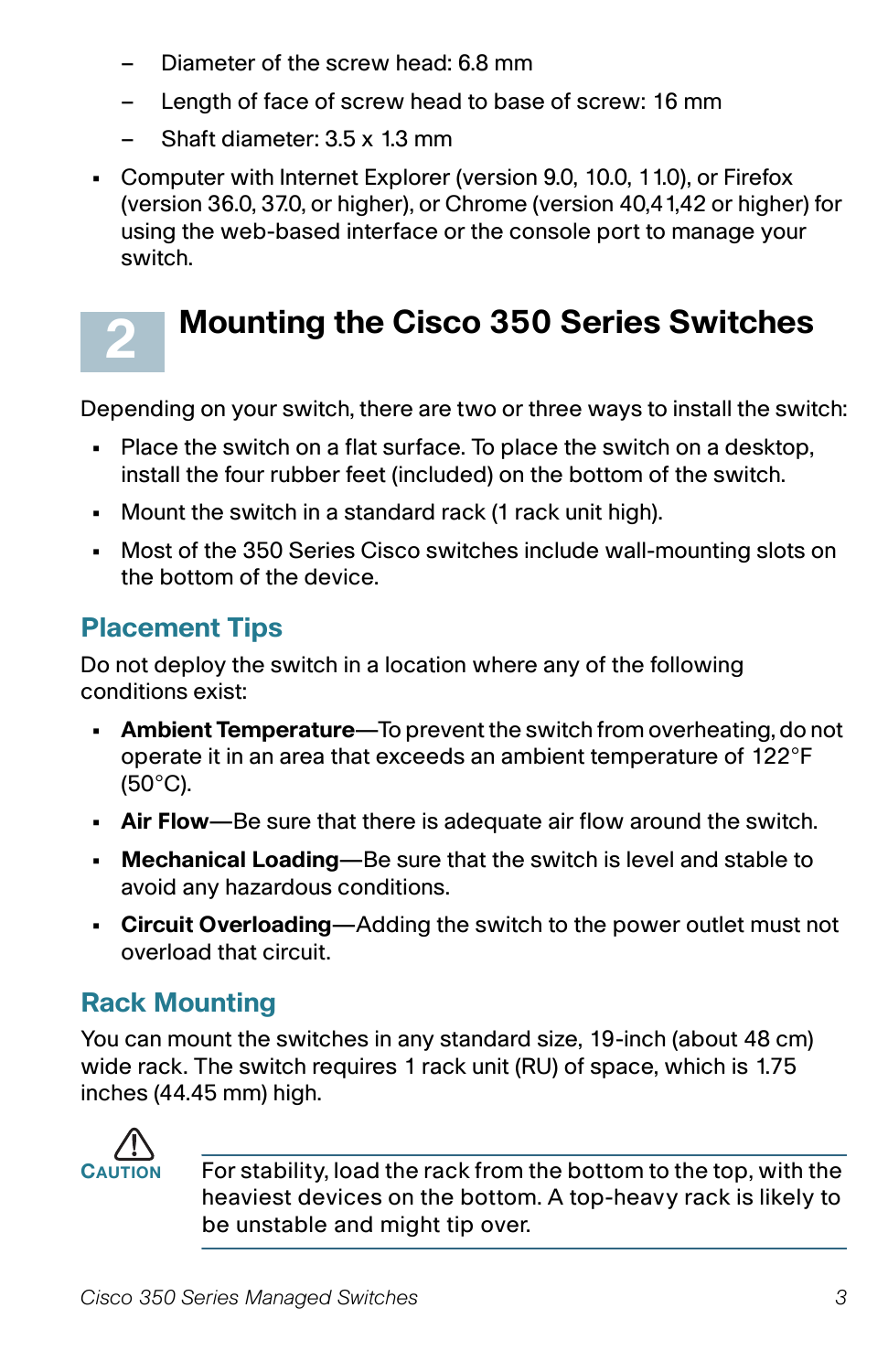To install the switch into a 19-inch standard chassis:

- **STEP 1** Place one of the supplied brackets on the side of the switch so that the four holes of the brackets align to the screw holes, and then use the four supplied screws to secure it.
- **STEP 2** Repeat the previous step to attach the other bracket to the opposite side of the switch.
- **STEP 3** After the brackets are securely attached, the switch is now ready to be installed into a standard 19-inch rack.



### **Wall Mounting**

Most of the 350 Series Cisco switches include wall-mounting slots on the bottom of the device. The SG355-10P cannot be wall-mounted.



**WARNING** Insecure mounting may damage the device or cause injury. Cisco is not responsible for damages incurred by insecure wall or ceiling mounting.

To mount your switch to a wall:

- **STEP 1** Determine where you want to mount the device. Verify that the surface is smooth, flat, dry, and sturdy.
- **STEP 2** Drill two pilot holes into the surface of the wall 94 mm apart.
- **STEP 3** Insert a screw into each hole, leaving a gap between the surface and the base of the screw head.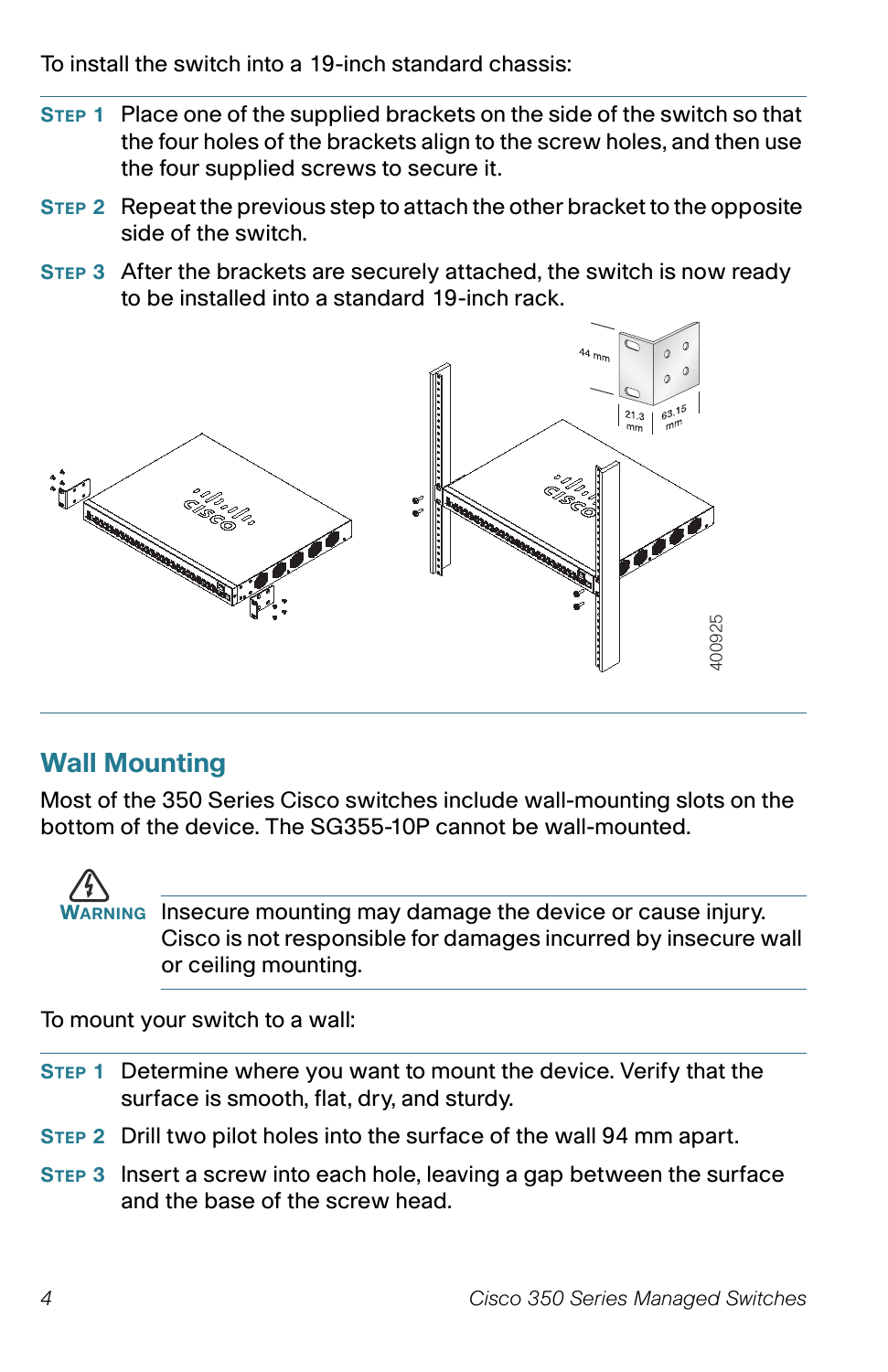

To connect the switch to the network:

- **STEP 1** Connect an Ethernet cable to the Ethernet port of a computer, printer, network storage, or other network devices.
- **STEP 2** Connect the other end of the Ethernet cable to one of the numbered Ethernet ports of the switch.

The Ethernet port light turns green when the connection is active. Refer to **[Cisco 350 Series Switch Features](#page-9-0)** for details about the different ports and LEDs on each switch.

**STEP 3** Repeat **Step 1** and **Step 2** for each device that you want to connect to the switch.

**NOTE** A category 5e and higher cable is required for all ports. When you connect your network devices, do not exceed the maximum cabling distance of 100 meters (328 feet). It can take up to one minute for the attached devices or the LAN to be operational after it is connected. This behavior is normal.

### **Power over Ethernet Considerations**



**WARNING** The switch is to be connected only to PoE networks without routing to the outside plant.

If your switch is one of the Power over Ethernet (PoE) models, consider the following power requirement:

| <b>350 Switches with Power Over Ethernet</b> |                                            |                                                       |                                                     |  |
|----------------------------------------------|--------------------------------------------|-------------------------------------------------------|-----------------------------------------------------|--|
| <b>Model</b>                                 | <b>Power</b><br><b>Dedicated</b><br>to PoE | <b>Number of Ports</b><br><b>Supporting PoE</b>       | <b>PoE Standard</b><br><b>Supported</b>             |  |
| SF350-48P                                    | 382 Watts                                  | $1 - 48$<br>*60-Watt PoE: port<br>1,2,3,4,25,26,27,28 | 802.3af/at<br>60-Watt PoE 802.3af/at.<br>4-pair PoE |  |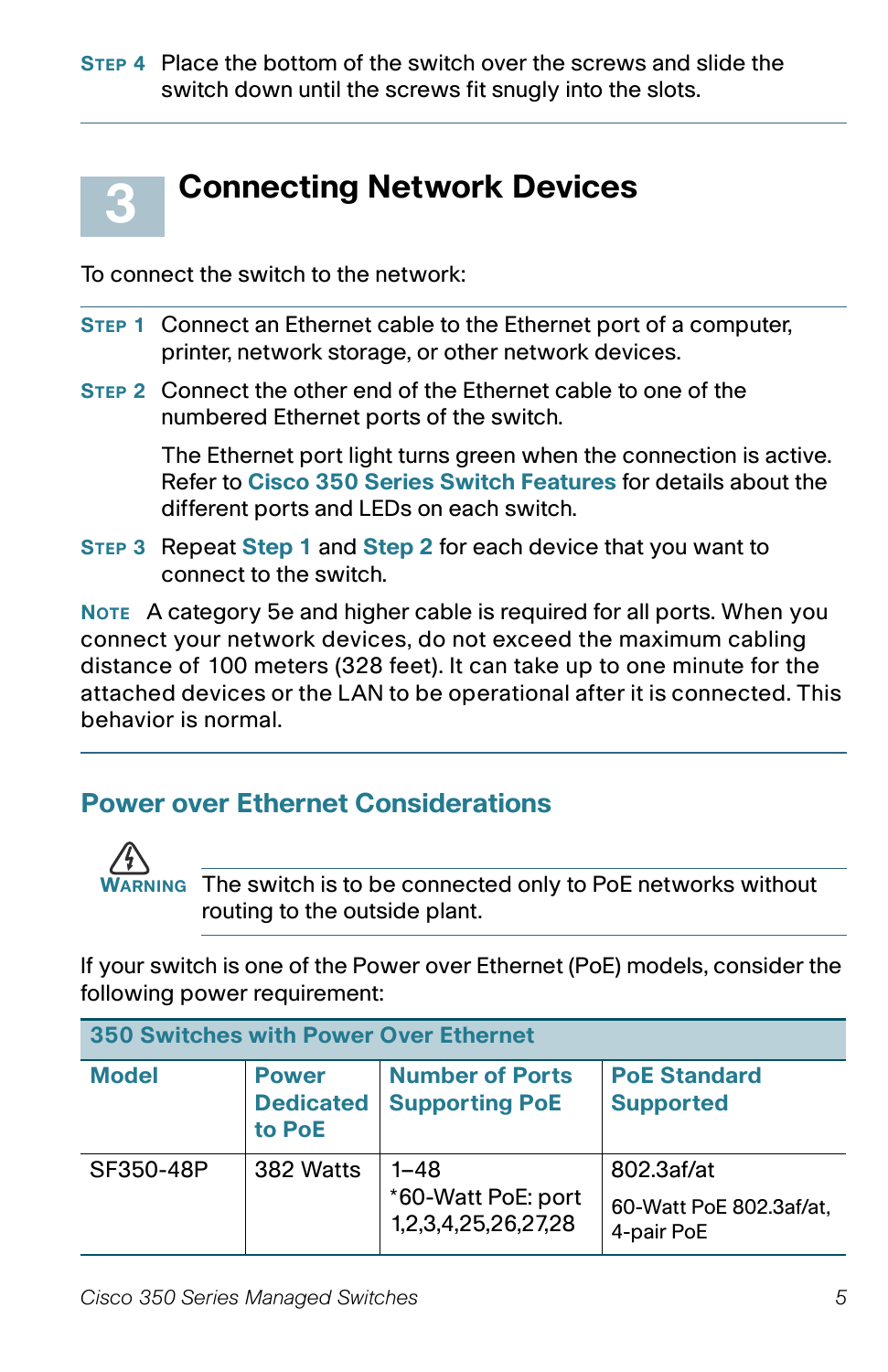| SF350-48MP | 740 Watts | $1 - 48$<br>*60-Watt PoE: ports<br>1,2,3,4,25,26,27,28 | 802.3af/at<br>60-Watt PoE 802.3af/at.<br>4-pair PoE |
|------------|-----------|--------------------------------------------------------|-----------------------------------------------------|
| SG350-8PD  | 124 Watts | 1–8                                                    | 802.3af/at                                          |
| SG350-10P  | 62 Watts  | 1–8                                                    | 802.3af/at                                          |
| SG350-10MP | 128 Watts | 1–8                                                    | 802.3af/at                                          |
| SG355-10P  | 62 Watts  | 1–8                                                    | 802.3af/at                                          |
| SG350-28P  | 195 Watts | $1 - 24$                                               | 802.3af/at                                          |
|            |           | *60-Watt PoE: ports<br>1, 2, 13, 14                    | 60-Watt PoE 802.3af/at.<br>4-pair PoE               |
| SG350-28MP | 382 Watts | $1 - 24$                                               | 802.3af/at                                          |
|            |           | *60-Watt PoE: ports<br>1,2,13,14                       | 60-Watt PoE 802.3af/at,<br>4-pair PoE               |

\*60-Watt PoE extends the IEEE Power over Ethernet Plus standard to double the power per port to 60 watts.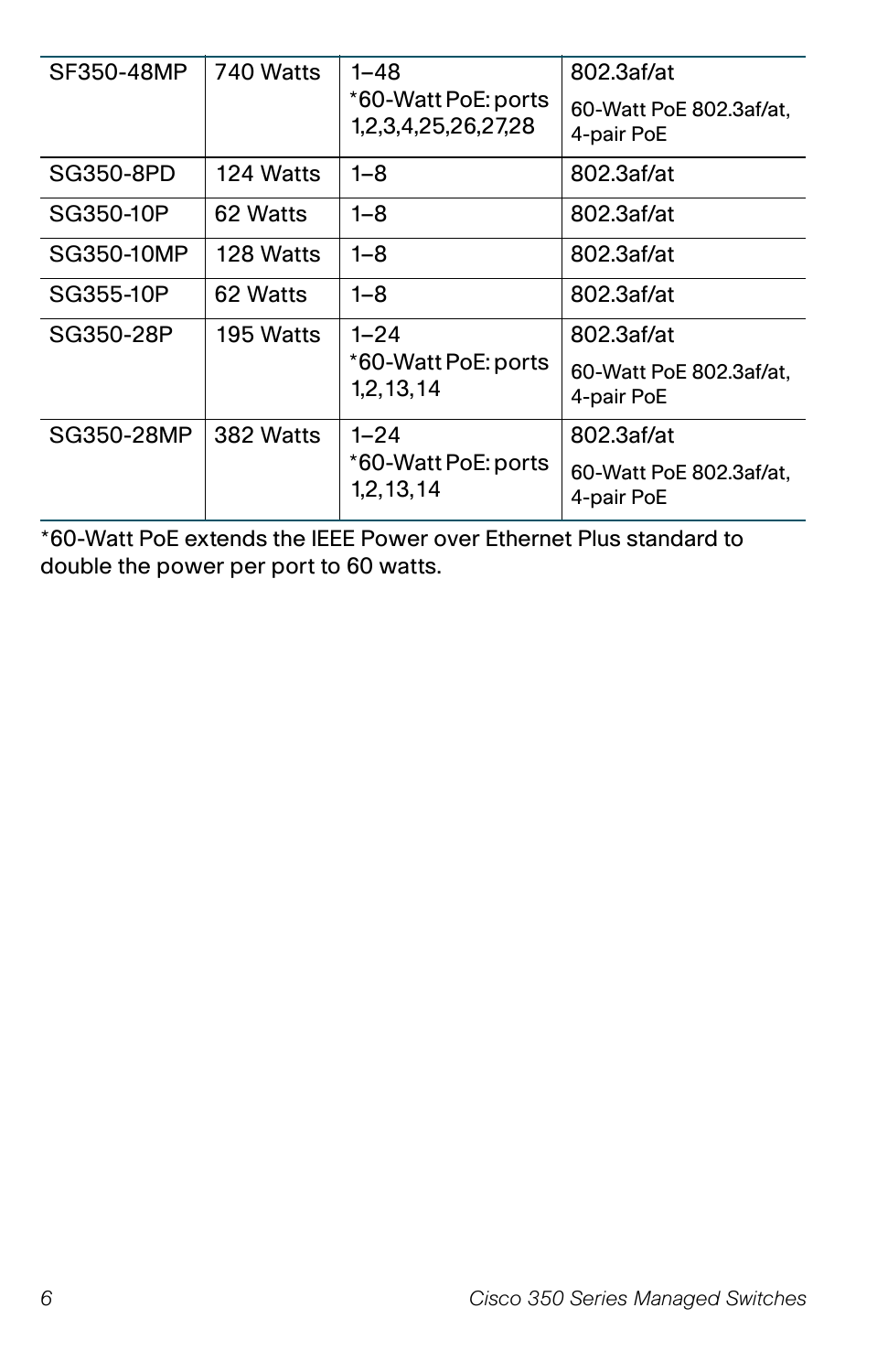

Consider the following when connecting switches capable of supplying PoE:

The PoE models of the switches are PSE (Power Sourcing Equipment) that are capable of supplying DC power to attaching PD (Powered Devices). These devices include VoIP phones, IP cameras, and wireless access points. The PoE switches can detect and supply power to pre-standard legacy PoE Powered Devices. Due to the support of legacy PoE, it is possible that a PoE switch acting as a PSE may mistakenly detect and supply power to an attaching PSE, including other PoE switches, as a legacy PD. Even though PoE switches are PSE, and as such should be powered by AC, they could be powered up as a legacy PD by another PSE due to false detection. When this happens, the PoE switch may not operate properly and may not be able to properly supply power to its attaching PDs. To prevent false detection, you should disable PoE on the ports on the PoE switches that are used to connect to PSEs. You should also first power up a PSE device before connecting it to a PoE switch. When a device is being falsely detected as a PD, you should disconnect the device from the PoE port and power recycle the device with AC power before reconnecting its PoE ports.



## **Configuring the 350 Series Switches**

### **Before You Begin**

The switch can be accessed and managed by two different methods; over your IP network using the web-based interface, or by using the switch's command-line interface through the console port. Using the console port requires advanced user skills.

These are the default settings used when configuring your switch for the first time.

| <b>Parameter</b> | Default Value |
|------------------|---------------|
| Username         | <b>cisco</b>  |
| Password         | <b>cisco</b>  |
| I AN IP          | 192.168.1.254 |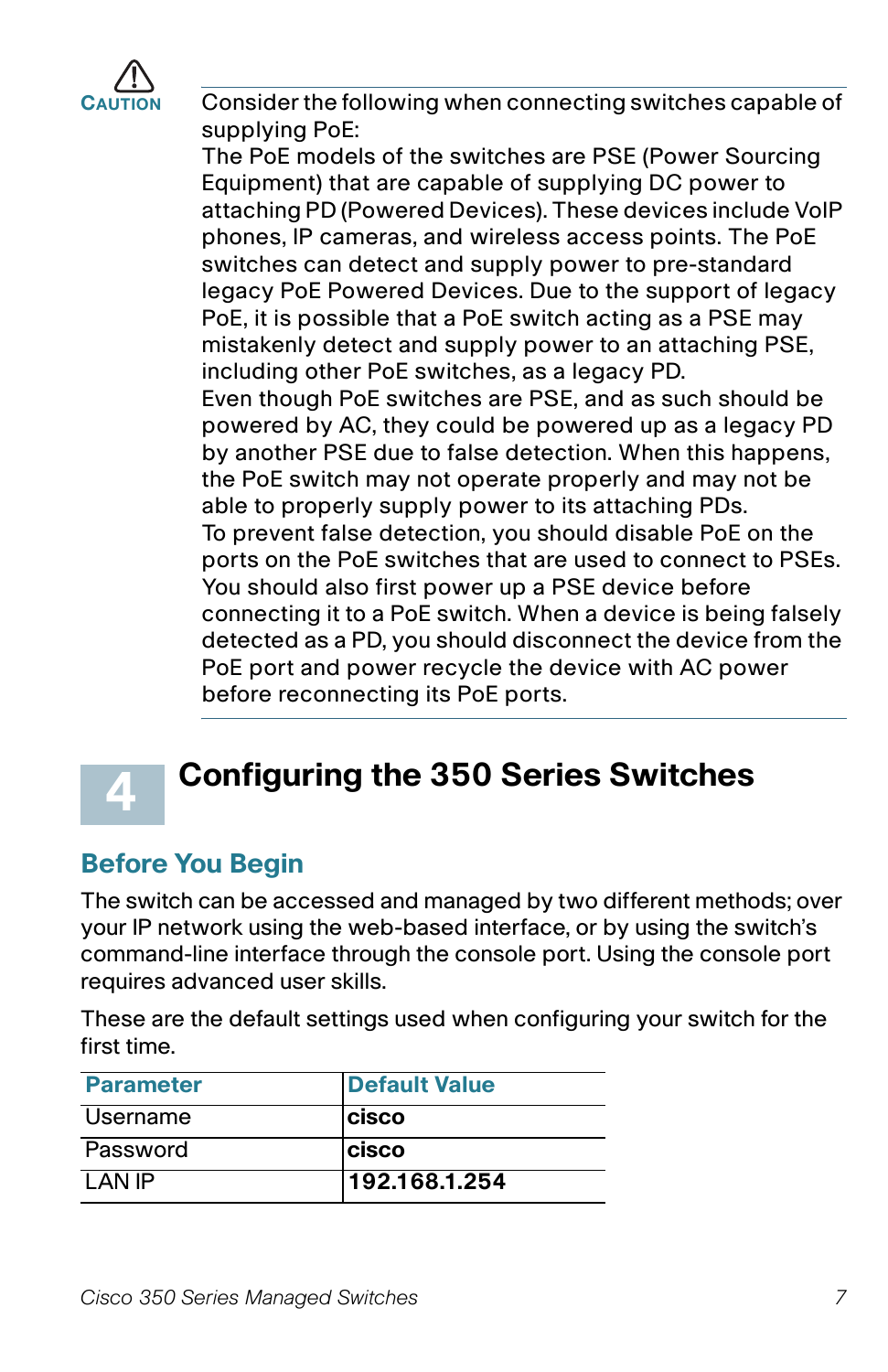### **Configuring Your Switch Using the Web-based Interface**

To access the switch with a web-based interface, you must know the IP address that the switch is using. The switch uses the factory default IP address of 192.168.1.254, with a subnet of /24.

When the switch is using the factory default IP address, the System LED flashes continuously. When the switch is using a DHCP server-assigned IP address or an administrator has configured a static IP address, the System LED is a steady green (DHCP is enabled by default).

**NOTE** If you are managing the switch through a network connection and the switch IP address is changed, either by a DHCP server or manually, your access to the switch will be lost. You must enter the new IP address that the switch is using into your browser to use the web-based interface. If you are managing the switch through a console port connection, the link is retained.

To configure the switch using the web-based interface:

- **STEP 1** Power on the computer and your switch.
- **STEP 2** Connect the computer to any network port.
- **STEP 3** Set up the IP configuration on your computer.
	- a. If the switch is using the default static IP address of 192.168.1.254/24, you must choose an IP address for the computer in the range of 192.168.1.2 to 192.168.1.253 that is not already in use.
	- b. If the IP addresses will be assigned by DHCP, make sure that your DHCP server is running and can be reached from the switch and the computer. You may need to disconnect and reconnect the devices for them to discover their new IP addresses from the DHCP server.

**NOTE** Details on how to change the IP address on your computer depend upon the type of architecture and operating system that you are using. Use your computers local Help and Support functionality and search for "IP Addressing."

- **STEP 4** Open a web browser window. If you are prompted to install an ActiveX plug-in when connecting to the device, follow the prompts to accept the plug-in.
- **STEP 5** Enter the switch IP address in the address bar and press **Enter**. For example, http://192.168.1.254.
- **STEP 6** When the login page appears, choose the language that you prefer to use in the web-based interface and enter the username and password.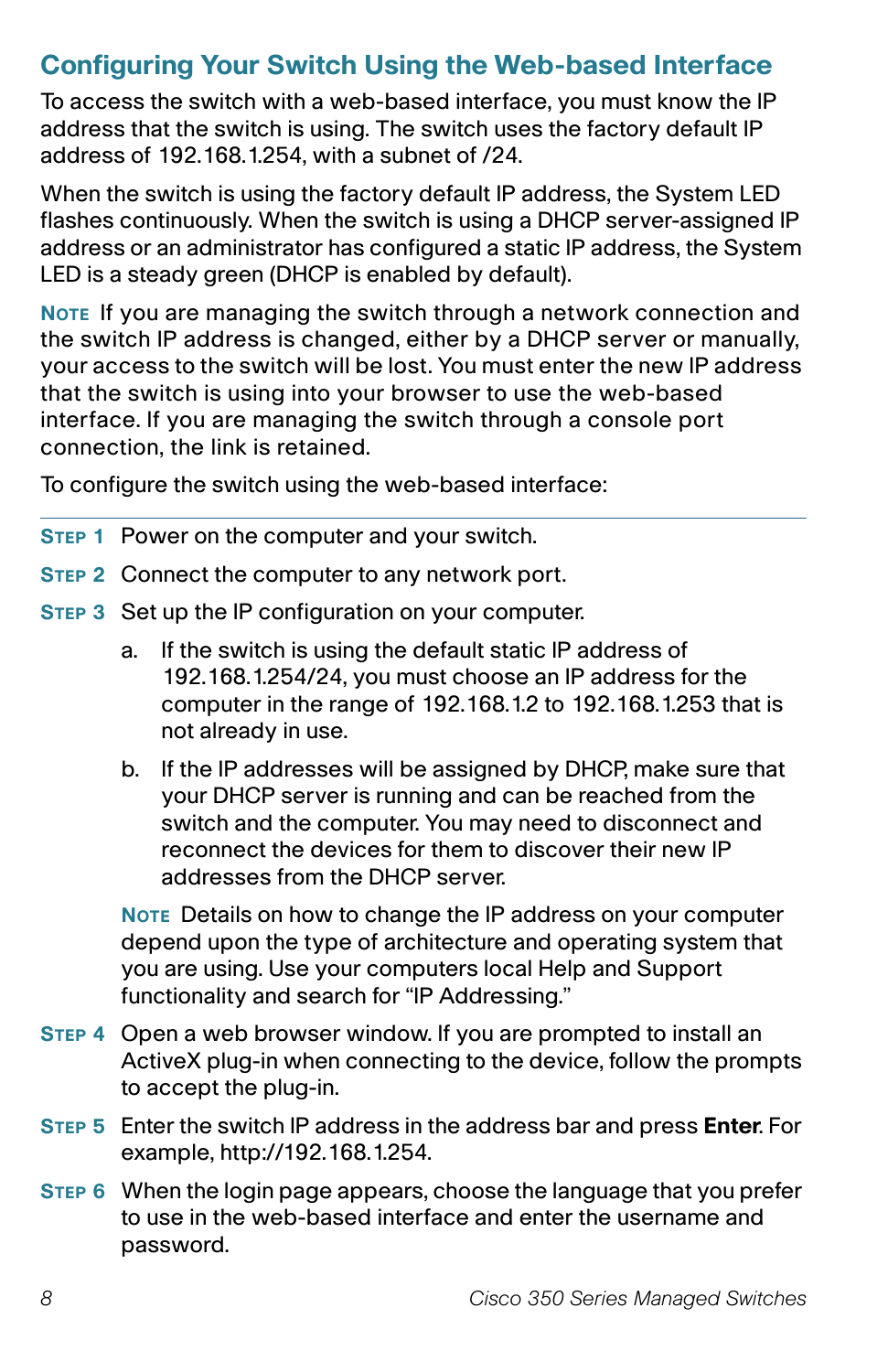The default username is **cisco**. The default password is **cisco**. Usernames and passwords are both case sensitive.

**STEP 7** Click **Log In**.

If this is the first time that you have logged on with the default username and password, the Change Password page opens. The rules for constructing a new password are displayed on the page.

**STEP 8** Enter a new password and confirm the password.

**NOTE** Password complexity is enabled by default. The password must comply with the default complexity rules or it can be disabled temporarily by checking **Disable** next to **the Password Strength Enforcement** option.

**STEP 9** Click **Apply**.



Make sure that any configuration changes made are saved before exiting from the web-based interface by clicking on the **Save** icon. Exiting before you save your configuration results in all changes being lost.

The Getting Started page opens. You are now ready to configure the switch. Refer to the Administration Guide or see the help pages for further information.

### **Configuring Your Switch Using the Console Port**

To configure the switch using the console port:

- **STEP 1** Connect a computer to the switch console port using the supplied console cable.
- **STEP 2** Start a console port utility such as HyperTerminal on the computer.
- **STEP 3** Configure the utility with the following parameters:
	- **•** 115200 bits per second
	- **•** 8 data bits
	- **•** no parity
	- **•** 1 stop bit
	- **•** no flow control
- **STEP 4** Enter a username and password. The default username is **cisco**, and the default password is **cisco**. Usernames and passwords are both case sensitive.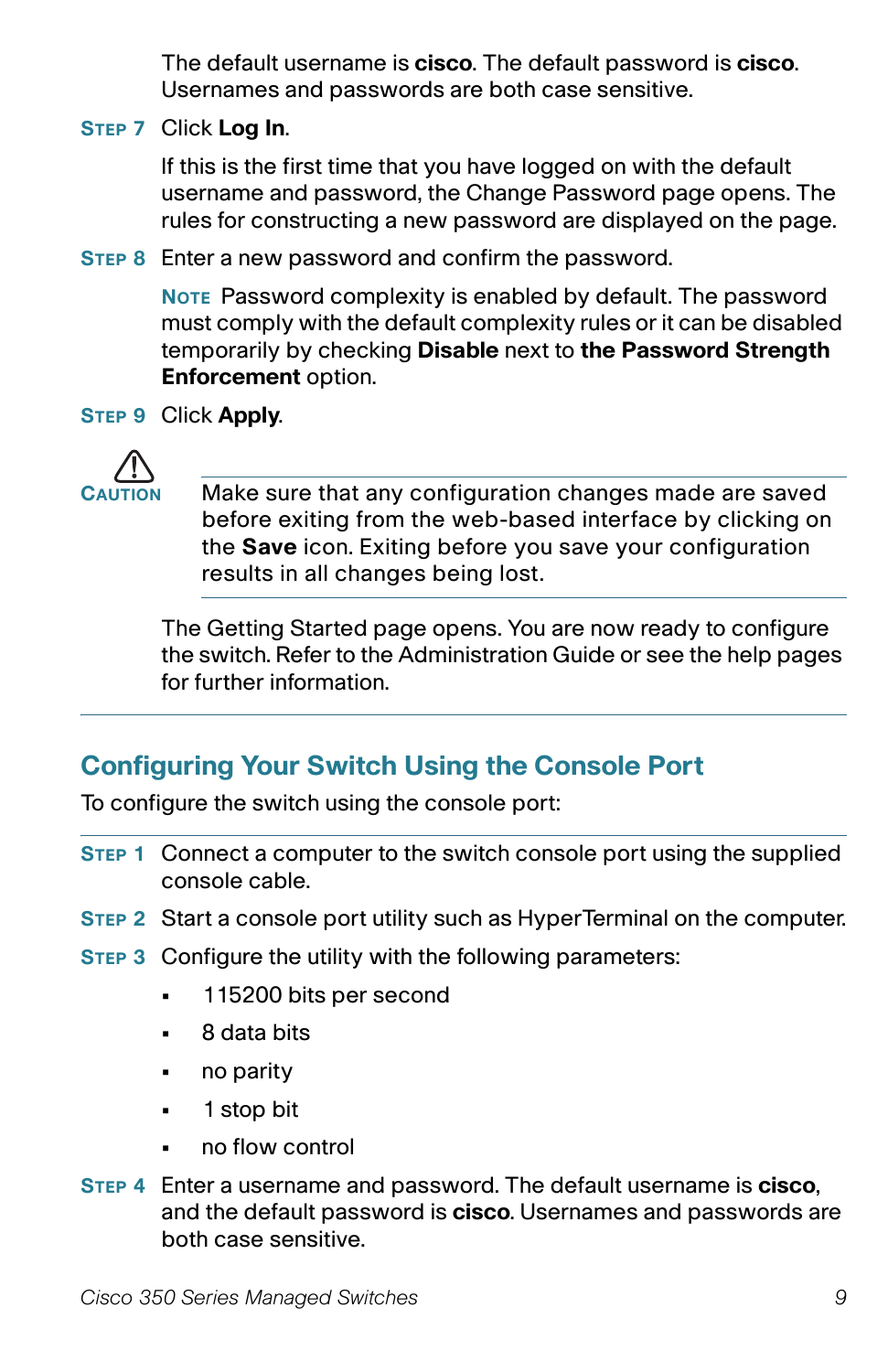If this is the first time that you have logged on with the default username and password, the following message appears:

```
Please change your password from the default 
settings. Please change the password for better 
protection of your network. Do you want to change 
the password (Y/N) [Y]?
```
**STEP 5** Enter **Y**, and set a new administrator password.

**NOTE** Password complexity is enabled by default. The password must comply with the default complexity rules.



**CAUTION** Make sure that any configuration changes made are saved before exiting.

You are now ready to configure the switch. Refer to [www.cisco.com/go/](http://www.cisco.com/go/350switches) [350switches t](http://www.cisco.com/go/350switches)o locate the CLI Guide for your switch.

**NOTE** If you are not using DHCP on your network, set the IP address type on the switch to Static and change the static IP address and subnet mask to match your network topology. Failure to do so may result in multiple switches using the same factory default IP address of 192.168.1.254.

# <span id="page-9-0"></span>**5**

## **Cisco 350 Series Switch Features**

This section describes the exterior of the switch to help familiarize you with your switch.

### **Product Models**

| <b>Model</b> | <b>Description</b>                    |
|--------------|---------------------------------------|
| SF350-48     | 48-Port 10/100 Managed Switch         |
| SF350-48P    | 48-Port 10/100 PoE Managed Switch     |
| SF350-48MP   | 48-Port 10/100 PoE Managed Switch     |
| SG350-8PD    | 8-Port 2.5 Gigabit PoE Managed Switch |
| SG350-28     | 28-Port Gigabit Managed Switch        |
| SG350-28P    | 28-Port Gigabit PoE Managed Switch    |
| SG350-28MP   | 28-Port Gigabit PoE Managed Switch    |
| SG350-10     | 10-Port Gigabit Managed Switch        |
| SG350-10P    | 10-Port Gigabit PoE Managed Switch    |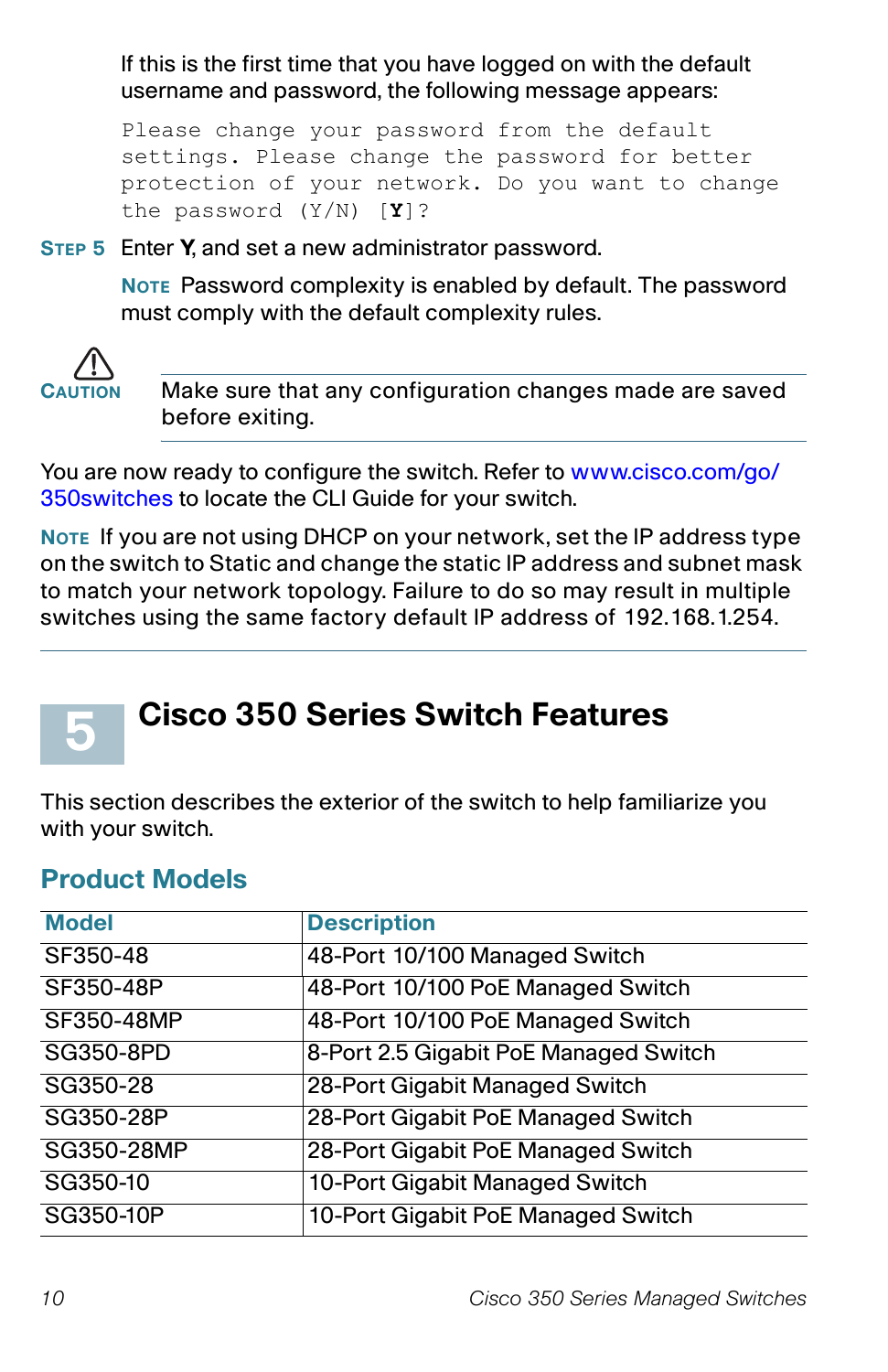| SG350-10MP | 10-Port Gigabit PoE Managed Switch |
|------------|------------------------------------|
| SG355-10P  | 10-Port Gigabit PoE Managed Switch |

### **Front Panel**

The ports, LEDs, and Reset button are located on the front panel of the switch as represented in the following illustrations.

#### SF350-48MP



#### **SG350-8PD**



#### **SG355-10P**



#### **Front Panel Ports**

USB Port—The USB port connects the switch to a USB device so that you can save and restore the configuration files, firmware images, and SYSLOG files through the connected USB device.

RJ-45 Ethernet Ports—The RJ-45 Ethernet ports connect network devices, such as computers, printers, and access points, to the switch.

Multigigabit Ethernet Ports—Highlighted in blue, these ports support speeds of 100 Mbps, 1 Gbps, and 2.5 Gbps, on Cat 5e cables. Much of the cabling deployed worldwide is limited to 1 Gbps at 100 meters. Cisco Multigigabit Ethernet enables speeds up to 2.5 Gbps on the same infrastructure without replacing a cable.

60-Watt PoE Ports—Highlighted in yellow, the 60-Watt PoE ports double the PoE power to 60W.

SFP Port (if present)—The small form-factor pluggable (SFP) ports are connection points for modules, so the switch can link to other switches. These ports are also commonly referred to as miniGigaBit Interface Converter (miniGBIC) ports. The term SFP is used in this guide.

**•** SFP ports are compatible with Cisco modules MGBT1, MGBSX1, MGBLH1, MGBLX1, MGBBX1, MFELX1, MFEFX1, and MFEBX1, as well as other brands of modules.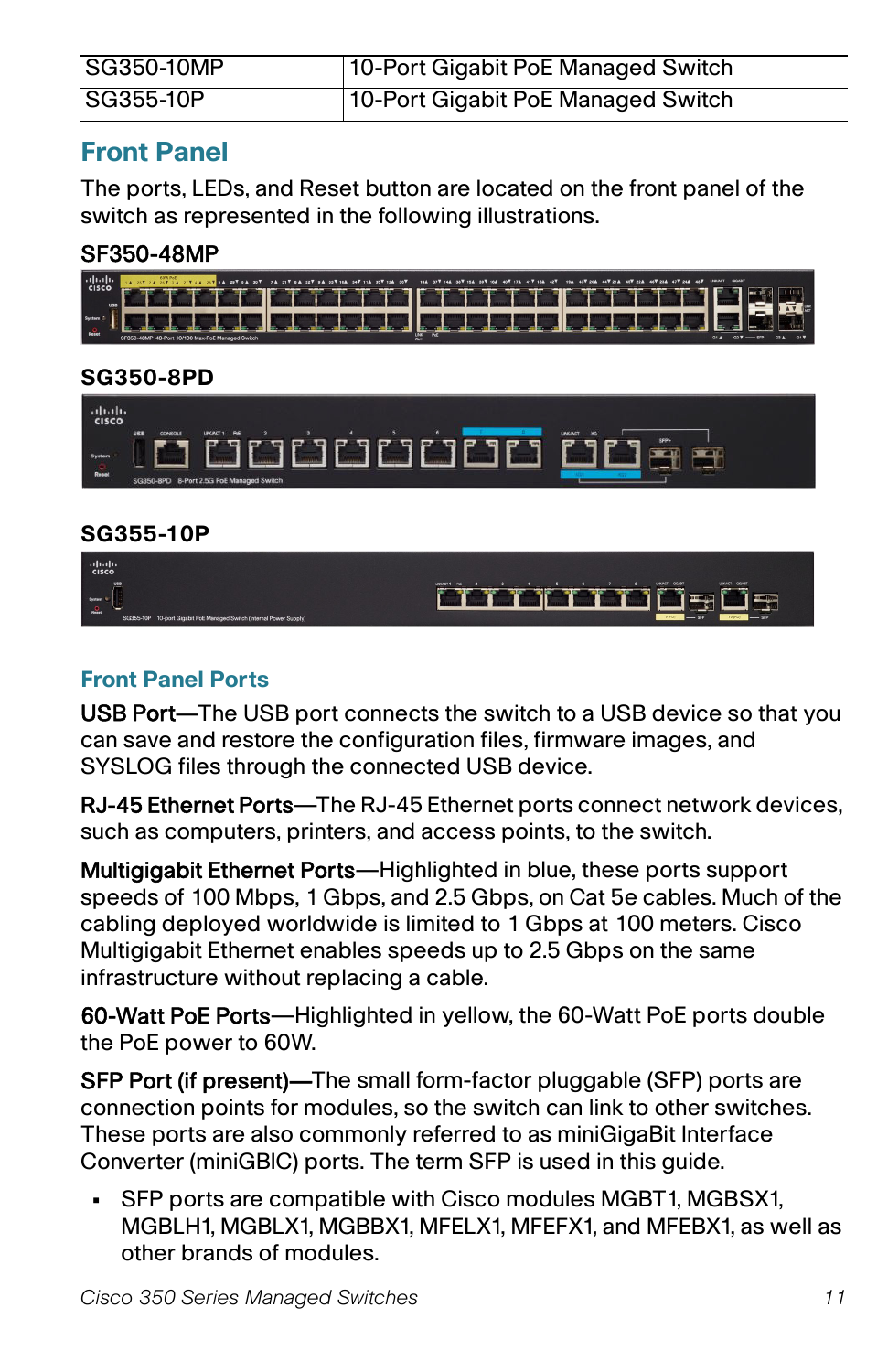- Some SFP interfaces are shared with one other RJ-45 port, called a combo port. When the SFP is active, the adjacent RJ-45 port is disabled.
- **•** The LEDs of the corresponding RJ-45 port flash green to respond to the SFP interface traffic.

#### **Front Panel LEDs**

PoE (if present)—(Amber) Located on the right of the port. The LED lights steady when power is being supplied to a device attached to the corresponding port.

System—(Green) The LED lights steady when the switch is powered on, and flashes when booting, performing self-tests, or acquiring an IP address. If the LED flashes Amber, the switch has detected a hardware failure, a firmware failure, and/or a configuration file error.

LINK/ACT—(Green) Located on the left of each port. The LED lights steady when a link between the corresponding port and another device is detected, and flashes when the port is passing traffic.

Gigabit—(Green) Located on the right of the port. The LED lights steady when another device is connected to the port, is powered on, and a 1000 Mbps link is established between the devices. When the LED is off, the connection speed is under 1000 Mbps or nothing is cabled to the port.

#### **Reset Button**

The switch can be reset by inserting a pin or paper clip into the **Reset** button opening on the front panel of the switch. See **[Returning the](#page-12-0)  [Switches to the Factory Default Settings](#page-12-0)** for details.

### **Back Panel**

The power port and console port are located on the back panel of the switch. The back panel of your particular switch may look different, and if your model has a fan, allow for adequate air circulation.



Power—Connects the switch to AC power.

Console—Connects a serial cable to a computer serial port so that it can be configured by using a terminal emulation program.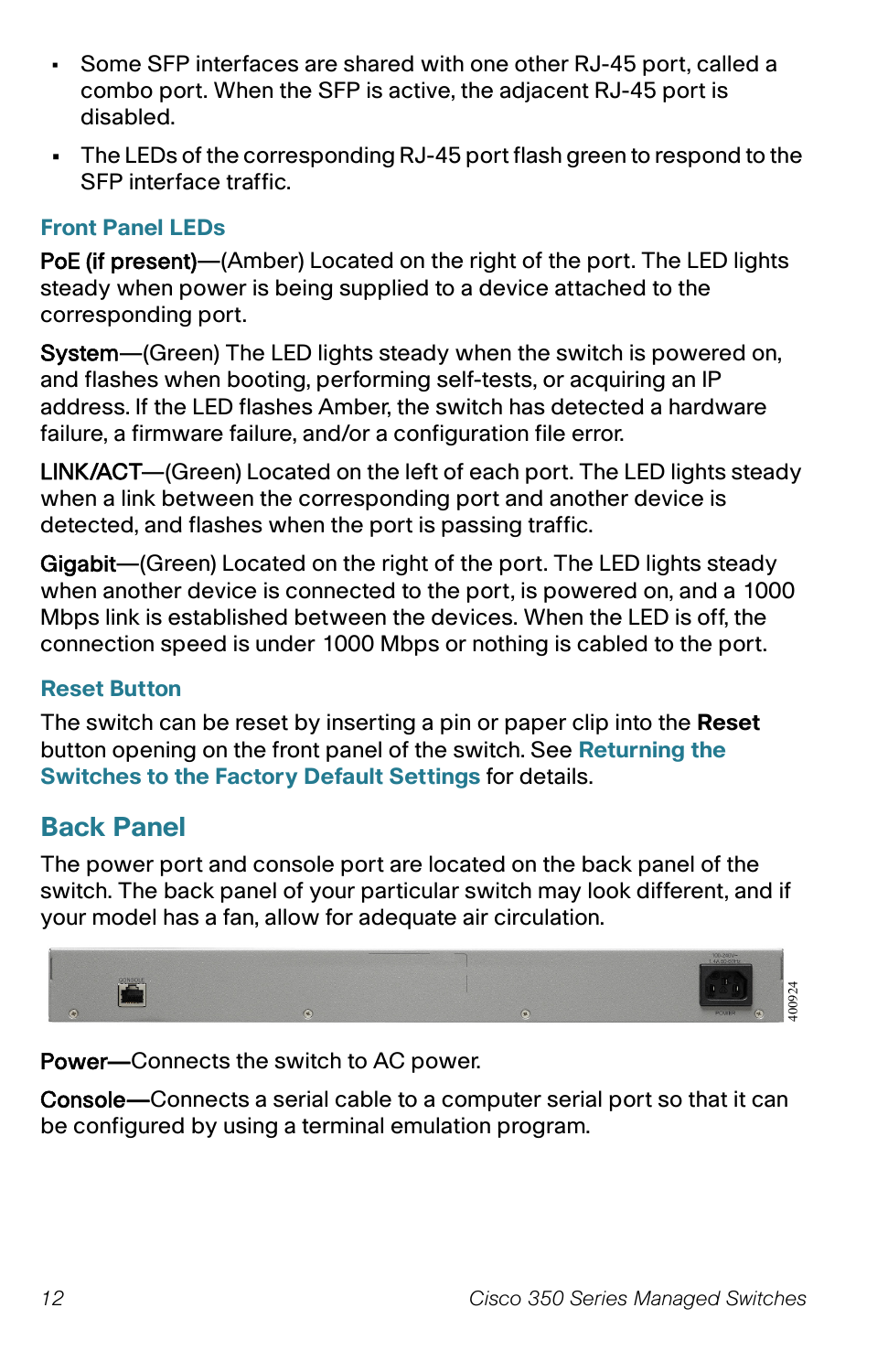#### <span id="page-12-0"></span>**Returning the Switches to the Factory Default Settings 6**

To use the **Reset** button to reboot or reset the switch, do the following:

- **•** To **reboot** the switch, press and hold the **Reset** button for less than ten seconds.
- **•** To restore the switch to its factory default settings:
	- Disconnect the switch from the network or disable all DHCP servers on your network.
	- With the power on, press and hold the **Reset** button for more than ten seconds.

### **Troubleshoot Your Connection**

If you cannot access your switch from the web-based interface, the switch may not be reachable from your computer. You can test network connections by using ping on a computer running Windows:

**STEP 1** Open a command window by selecting **Start** > **Run** and enter **cmd**.

**STEP 2** At the **Command** window prompt, enter **ping** and the switch IP address. For example, **ping 192.168.1.254** (the default static IP address of the switch).

> If you can reach the switch, you should get a reply similar to the following:

Pinging 192.168.1.254 with 32 bytes of data: Reply from 192.168.1.254:bytes=32 time<1ms TTL=128

> If you cannot reach the switch, you should get a reply similar to the following:

```
Pinging 192.168.1.254 with 32 bytes of data:
Request timed out.
```
### **Possible Causes and Resolutions**

The Switch is not Powering on

- **•** Verify the power cord is plugged firmly into the switch and into the power outlet.
- **•** Verify that the power outlet is active.
- **•** Verify that the computer is on.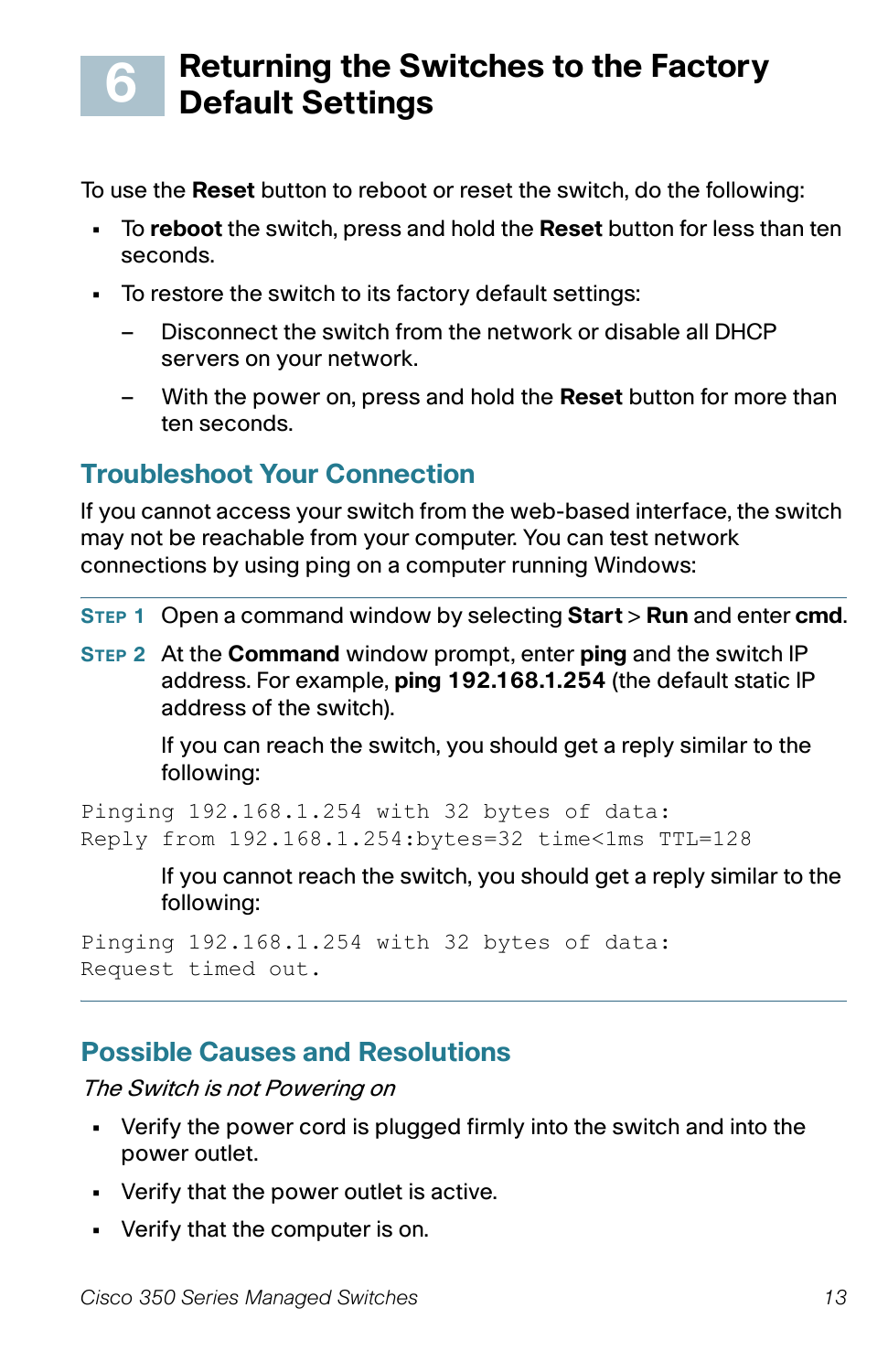**•** Replace the power adapter, before replacing the switch, if the situation continues.

#### Bad Ethernet connection

- **•** Check the LEDs for proper indications. See **Front Panel** for details.
- **•** Check the connectors of the Ethernet cable to ensure that they are firmly plugged into the switch and your computer.
- **•** Use a different Ethernet cable or port.

#### Bad Console port connection

- **•** Verify the console cable connectors are firmly plugged into the switch and your computer.
- **•** Verify the console port utility is configured with the correct parameters.

#### IP Addressing Issues

- **•** The Cisco switches can also be accessed by the Cisco FindIT Network Discovery Utility that automatically discovers all Cisco Small Business devices in the same local network segment as your computer. You can view device information including the current IP address, download the latest firmware for the device, or launch the product configuration utility to view and configure the settings. For more information, see [www.cisco.com/go/findit.](http://www.cisco.com/go/findit)
- **•** Verify that you are using the correct IP address of the switch. Determine the current IP address of the switch from the CLI through the console port, Cisco FindIT, or from your network administrator. The System LED provides an indication of where the switch received the IP address (See **Front Panel** for details.)
- **•** Make sure that no other device is using the same IP address as the switch.

#### No IP route

If the switch and your computer are in different IP subnets, you need one or more routers to route the packets between the two subnets.

#### Unusually long access time

Due to the standard spanning tree loop detection logic, adding new connections may take 30 to 60 seconds for the affected interfaces and/or LAN to become operational.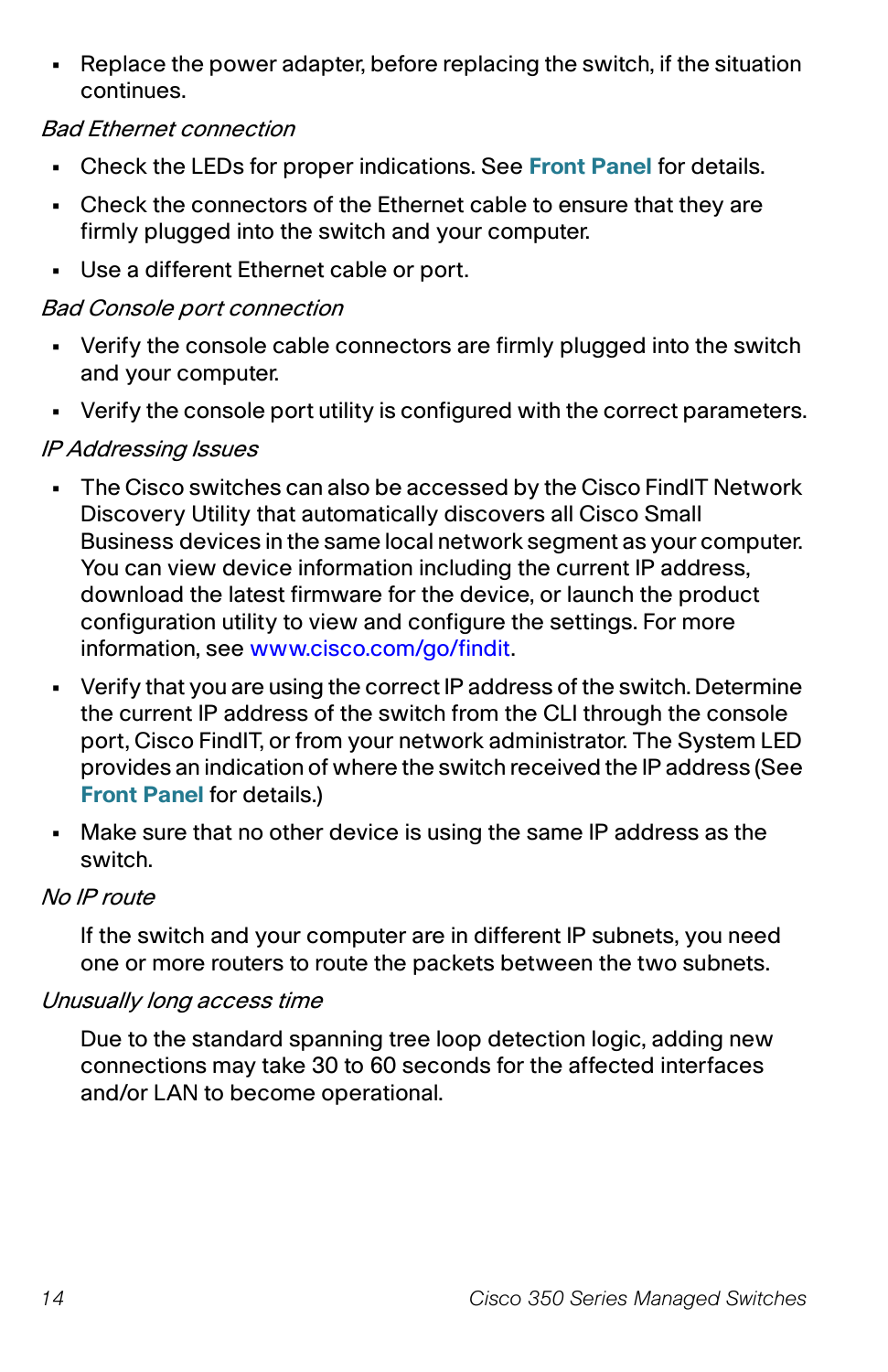

| <b>Cisco Support Community</b>                           | www.cisco.com/go/smallbizsupport                                                                                                                                                                                                                   |
|----------------------------------------------------------|----------------------------------------------------------------------------------------------------------------------------------------------------------------------------------------------------------------------------------------------------|
| Cisco Support and<br>Resources                           | www.cisco.com/go/smallbizhelp                                                                                                                                                                                                                      |
| <b>Phone Support Contacts</b>                            | www.cisco.com/en/US/support/<br>tsd_cisco_small_business<br>_support_center_contacts.html                                                                                                                                                          |
| Cisco Firmware Downloads                                 | www.cisco.com/go/smallbizfirmware                                                                                                                                                                                                                  |
|                                                          | Select a link to download firmware for<br>Cisco Products. No login is required.                                                                                                                                                                    |
| <b>Cisco Open Source</b><br>Requests                     | To receive a copy of the source code to<br>which you are entitled under the applicable<br>free/open source license(s) (such as the<br>GNU Lesser/General Public License),<br>please send your request to:<br>externalopensource-requests@cisco.com |
|                                                          | In your requests please include the Cisco<br>product name, version, and the 18 digit<br>reference number (for example:<br>7XEEX17D99-3X49X081) found in the<br>product open source documentation.                                                  |
| <b>Cisco Partner Central</b><br>(Partner Login Required) | www.cisco.com/web/partners/sell/smb                                                                                                                                                                                                                |
| <b>Product Documentation</b>                             |                                                                                                                                                                                                                                                    |
| 350 Series                                               | www.cisco.com/go/350switches                                                                                                                                                                                                                       |
| <b>Regulatory Compliance</b><br>and Safety Information   | www.cisco.com/en/US/docs/switches/lan/<br>csb_switching_general/rcsi/<br><b>Switch_RCSI.pdf</b>                                                                                                                                                    |
| <b>Warranty Information</b>                              | www.cisco-warrantyfinder.com                                                                                                                                                                                                                       |



**7**

**WARNING** This is a class A product. In a domestic environment this product may cause radio interference in which case the user may be required to take adequate measures.